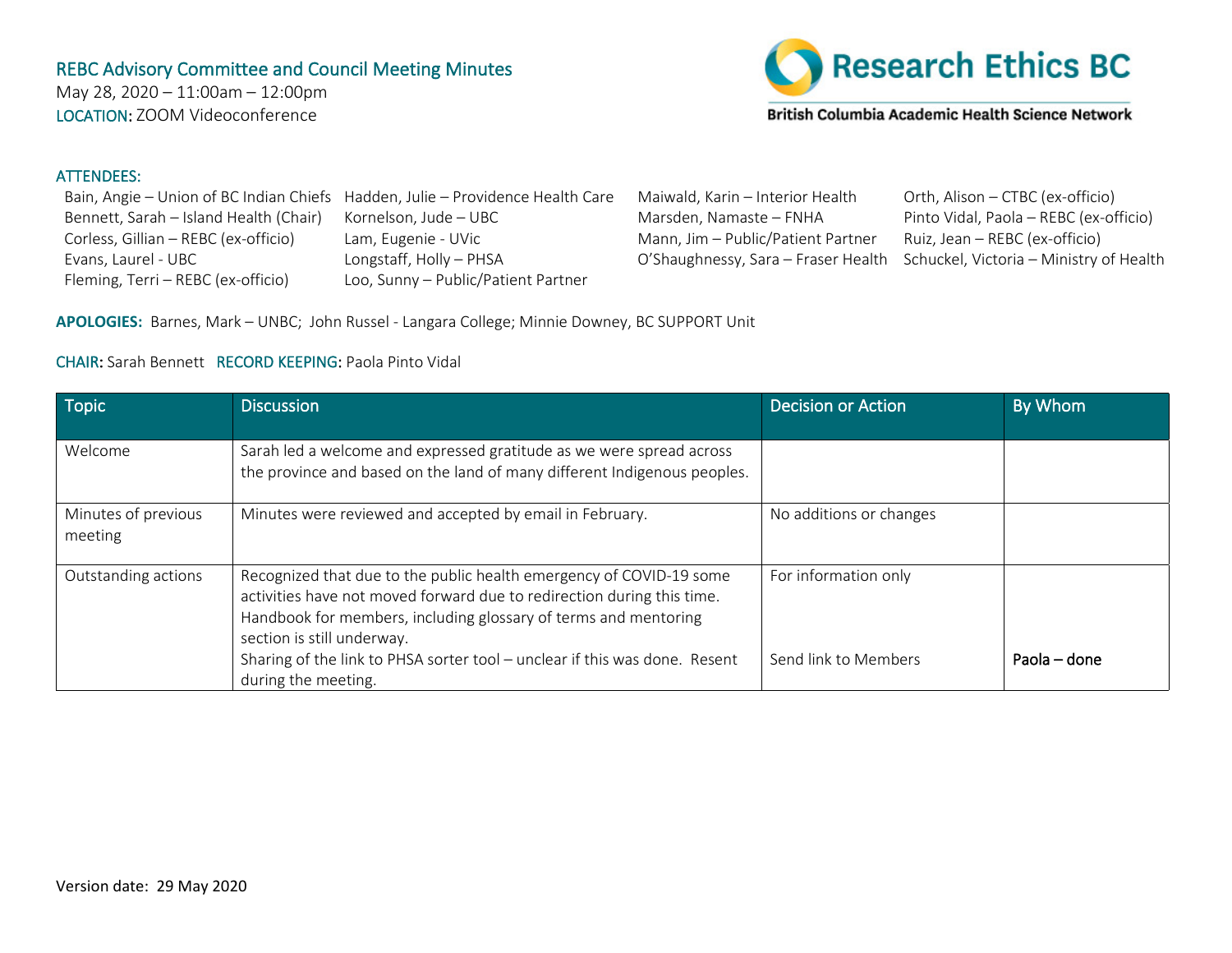| <b>Topic</b>           | Discussion                                                                          | <b>Decision or Action</b>       | By Whom      |
|------------------------|-------------------------------------------------------------------------------------|---------------------------------|--------------|
|                        |                                                                                     |                                 |              |
| Review and approval    | Reviewed the suggested changes to the Terms of Reference.                           | Confidentiality Agreement and   | <b>ALL</b>   |
| of changes to Terms of | The revisions are minor, grammar, flow, not really any change in                    | Terms of Reference not          |              |
| Reference              | responsibilities                                                                    | accepted.                       |              |
|                        | Section 2, third bullet - discussion regarding 'representing' their                 |                                 |              |
|                        | institution and how this applies.                                                   | Please send all comments to     |              |
|                        | 6.3 Confidentiality agreement - Holly had a concern if she is bound by a            | Terri.                          |              |
|                        | confidentiality agreement, she cannot represent the PHSA.                           | Further revisions required with |              |
|                        | - Sunny and Jim also were concerned that they do not "represent" all                | consultation with the other BC  | <b>Terri</b> |
|                        | patients, and Jim stipulated that there is no organization that he                  | AHSN Unit Directors.            |              |
|                        | represents.                                                                         |                                 |              |
|                        | - It is not a newly created document and the intention under                        | Confidentiality agreement needs |              |
|                        | membership is to have a breadth of membership in expertise                          | to clarify the confidential     |              |
|                        | - Alison Orth added it was not that every person represents all people,             | information of BC AHSN.         |              |
|                        | and not so much which institution you are a part of, but more                       |                                 |              |
|                        | representing different voices, health authorities, patient network,                 |                                 |              |
|                        | etc. For example, Holly is our expert on privacy not as a representative of         |                                 |              |
|                        | PHSA.                                                                               |                                 |              |
|                        | - We can revise wording, and be more clear individually as to what role             |                                 |              |
|                        | each member is considered to be filling.                                            |                                 |              |
|                        |                                                                                     |                                 |              |
|                        | Following the meeting, Laurel pointed out that the Confidentiality                  |                                 |              |
|                        | Agreement does not clearly state what BC AHSN owned information is<br>confidential. |                                 |              |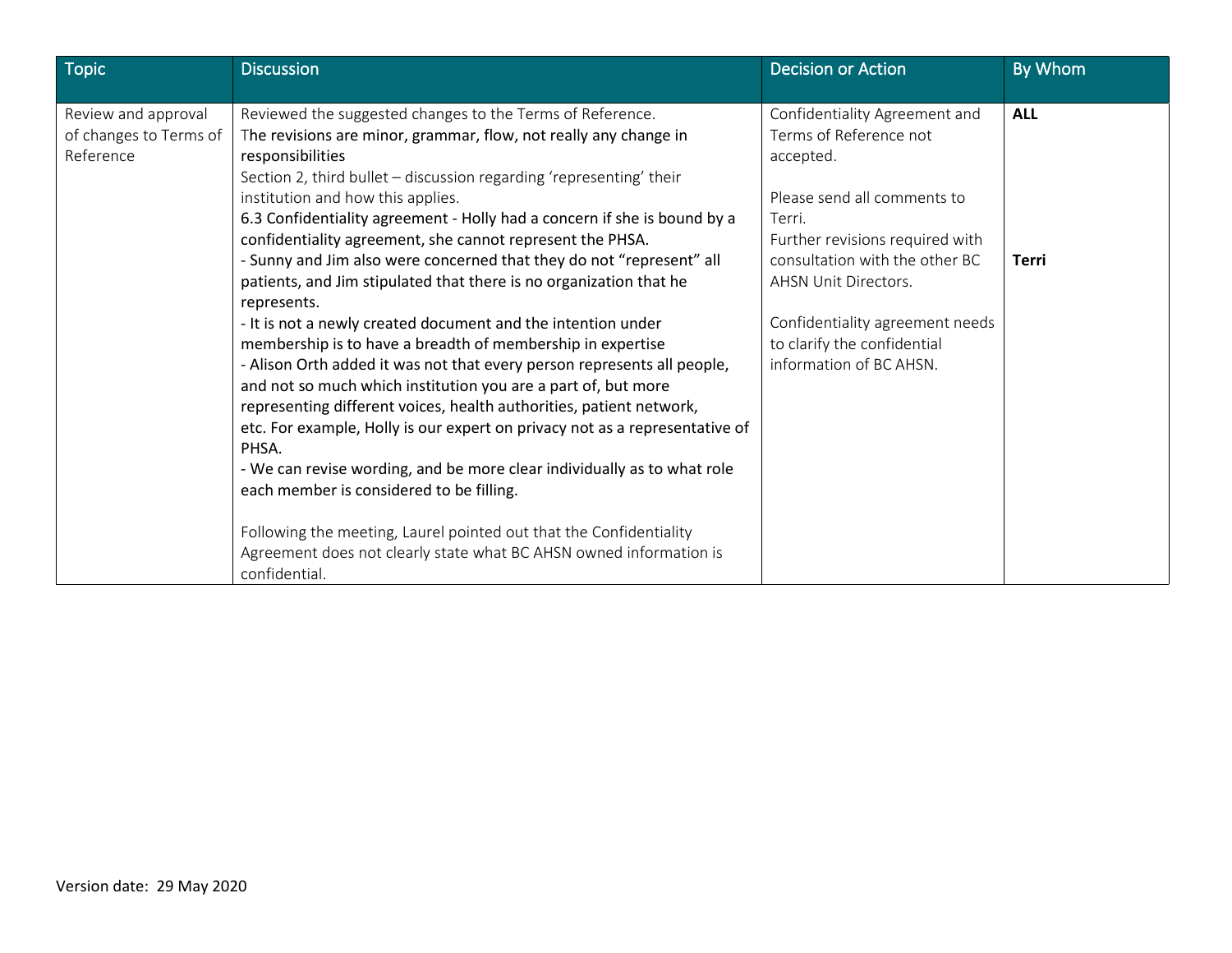| <b>Topic</b>                       | <b>Discussion</b>                                                                                                                                                                                                                                                                                                                                                                                                                                                                                                      | <b>Decision or Action</b>                                                                                         | By Whom    |
|------------------------------------|------------------------------------------------------------------------------------------------------------------------------------------------------------------------------------------------------------------------------------------------------------------------------------------------------------------------------------------------------------------------------------------------------------------------------------------------------------------------------------------------------------------------|-------------------------------------------------------------------------------------------------------------------|------------|
| Revised Priorities for<br>the Year | Terri gave an update on the activities of the REBC office team during<br>the past few months and the focus on supporting REBs in<br>development of research inventory, guidance documents, materials,<br>rapid review processes, and general support of each other.<br>Paola has been developing web-based education training materials, as we<br>cannot meet in person for the training. Due to cancellation of many<br>educational events, would like to focus on clinical research ethics<br>symposium in the fall. | Summer Newsletter                                                                                                 | Ex-officio |
|                                    | Laurel suggested the work of REBC remains fluid as the crisis of COVID-19<br>evolves. Holly suggested a virtual conference for clinical research ethics in<br>the fall. Karin indicated that BC SUPPORT says that there will be no in<br>person meetings for this year. Jim supported the creation of virtual<br>educational resources.                                                                                                                                                                                |                                                                                                                   |            |
|                                    | Recommended that REBC share more about the activities to address<br>COVID-19 research ethics, including publishing, guest speaking, and a<br>newsletter for Senior Leaders.                                                                                                                                                                                                                                                                                                                                            |                                                                                                                   |            |
| Update on Working<br>Groups        | Jurisdiction - Work has not been progressed to specifically put in place a<br>model for pediatric studies. However, the rapid review process for<br>COVID-19 studies has encapsulated the proposed model where Children's<br>and Women's REB would be the default board of record and conduct all<br>reviews for pediatric studies. Publishing about the model needs to be<br>pursued. Next phase is evaluation.                                                                                                       | For Information<br>Evaluation of the Clinical Trials<br>model, the BC Cancer model,<br>and the Rapid Review model | Ex-Officio |